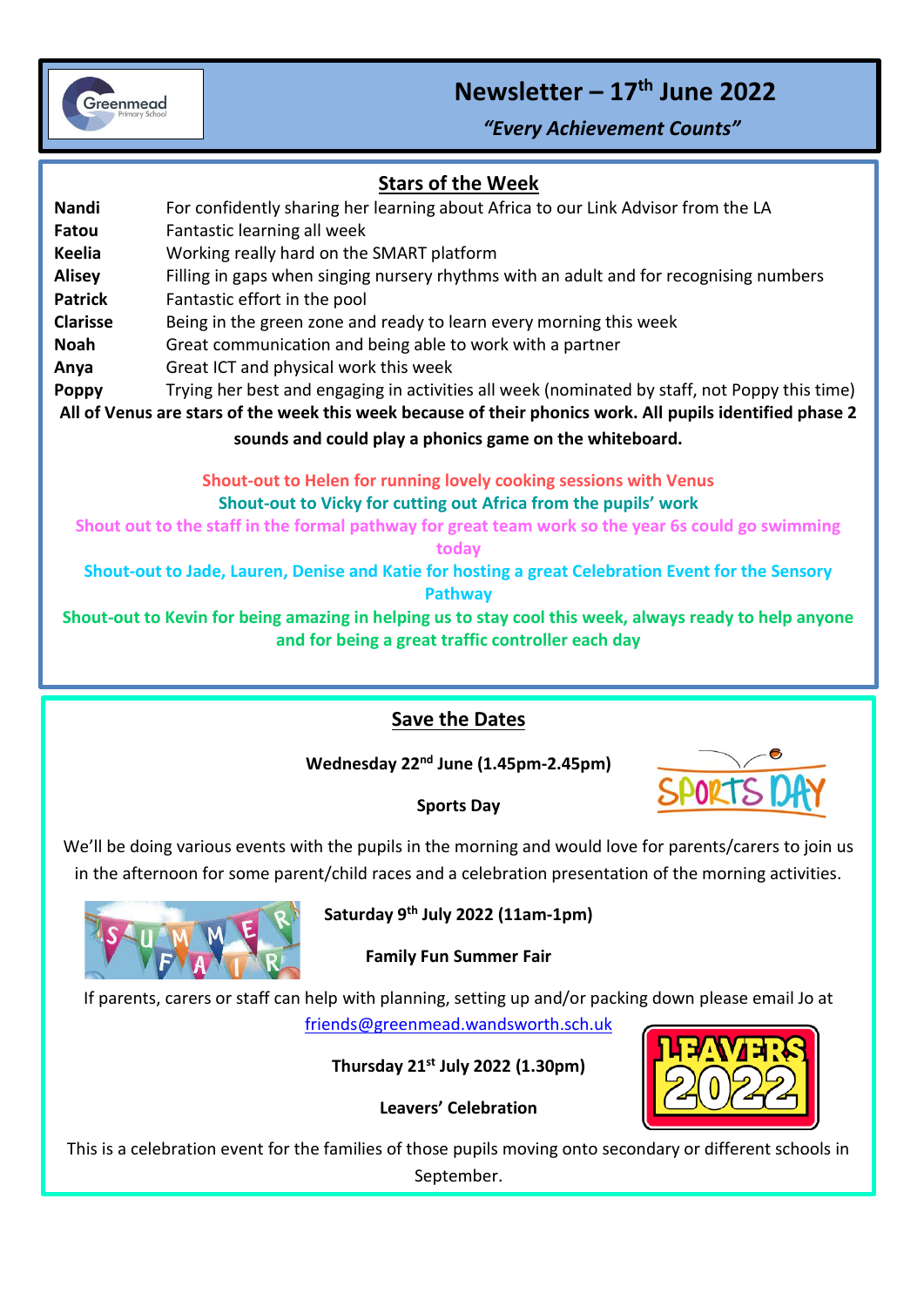# **Key Diary Dates**

**Sports Day** Wednesday 22<sup>nd</sup> June (1.45-2.45pm)

**Spring/Summer Evaluated IEPs to be sent home** Thursday 23rd June

> **INSET day (no school for pupils)** Friday 24th June

**Additional school closure in lieu of Queen's Jubilee (no school for pupils or staff)** Friday 1st July

**Summer-Autumn IEPs to be sent home** Friday 8th July

> **Summer Fair with Ronald Ross** Saturday 9<sup>th</sup> July (11am-1pm)

**Parent/Teacher Evenings with End of Year Reports** Monday 11<sup>th</sup> and Tuesday 12<sup>th</sup> July

**Parent/Carers' Drinks Evening** Wednesday 20<sup>th</sup> July (8pm) Leather Bottle, Garratt Lane, Earlsfield

> **Leavers' Celebration** Thursday  $21^{st}$  July (1.30pm)

**End of term (1pm finish for pupils)** Friday 22nd July

### **Parents/Carers' Drinks Evening**

Come and join other parents/carers for an informal drinks evening on **Wednesday 20th July**

**8pm onwards** at

**Leather Bottle, Garratt Lane, Earlsfield,** 

#### **SW17 0NY**

If you'd still like to be a part of the Greenmead Parents' WhatsApp group please email Toni who will pass on your phone number to the administrator who is one of our parent governors.



# **Wandsworth Arts Fringe**



For a full list of programmes and how to book go **wandsworthfringe.com**

#### **There are free tickets for carers**

There are family shows at theatres, family fun days, creative workshops for children and dance performances.

Our pupils love live music and theatre so I hope there is something for everyone!